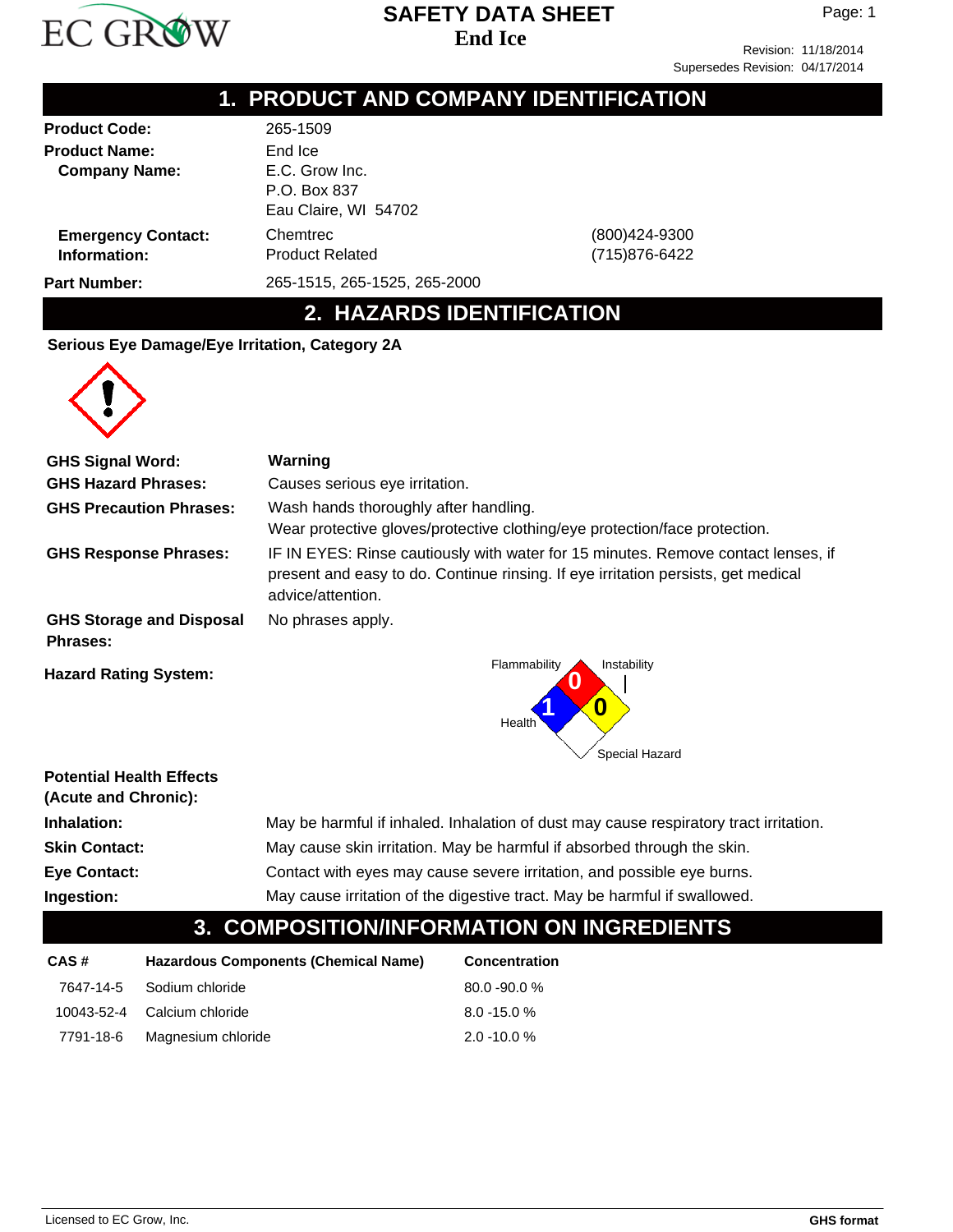

Page: 2

### **4. FIRST AID MEASURES**

|                                                                                | 4. FIRƏI AID MEAƏUREƏ                                                                                                                                                                                                                                                                                                                                                                                            |  |  |  |  |  |
|--------------------------------------------------------------------------------|------------------------------------------------------------------------------------------------------------------------------------------------------------------------------------------------------------------------------------------------------------------------------------------------------------------------------------------------------------------------------------------------------------------|--|--|--|--|--|
| <b>Emergency and First Aid</b>                                                 |                                                                                                                                                                                                                                                                                                                                                                                                                  |  |  |  |  |  |
| <b>Procedures:</b>                                                             | Remove from exposure and move to fresh air immediately. If breathing is difficult, give                                                                                                                                                                                                                                                                                                                          |  |  |  |  |  |
| In Case of Inhalation:                                                         | oxygen. Get medical aid if cough or other symptoms appear. Get medical aid<br>immediately.                                                                                                                                                                                                                                                                                                                       |  |  |  |  |  |
| In Case of Skin Contact:                                                       | Flush skin with plenty of water for at least 15 minutes while removing contaminated<br>clothing and shoes. Get medical aid if irritation develops or persists. Get medical aid.<br>Wash clothing before reuse.                                                                                                                                                                                                   |  |  |  |  |  |
| In Case of Eye Contact:                                                        | Flush eyes with plenty of water for at least 15 minutes, occasionally lifting the upper and<br>lower eyelids. Remove contact lenses if present and easy to do. If irritation develops, get<br>medical aid.                                                                                                                                                                                                       |  |  |  |  |  |
| In Case of Ingestion:                                                          | If swallowed, do not induce vomiting unless directed to do so by medical personnel.<br>Never give anything by mouth to an unconscious person. For further assistance, contact<br>your local Poison Control Center 1-800-222-1222.                                                                                                                                                                                |  |  |  |  |  |
| <b>Note to Physician:</b>                                                      | Treat symptomatically and supportively.                                                                                                                                                                                                                                                                                                                                                                          |  |  |  |  |  |
|                                                                                | <b>5. FIRE FIGHTING MEASURES</b>                                                                                                                                                                                                                                                                                                                                                                                 |  |  |  |  |  |
| <b>Flash Pt:</b>                                                               | No data.                                                                                                                                                                                                                                                                                                                                                                                                         |  |  |  |  |  |
| <b>Explosive Limits:</b>                                                       | UEL: No data.<br>LEL: No data.                                                                                                                                                                                                                                                                                                                                                                                   |  |  |  |  |  |
| <b>Autoignition Pt:</b>                                                        | No data.                                                                                                                                                                                                                                                                                                                                                                                                         |  |  |  |  |  |
|                                                                                | Suitable Extinguishing Media: Use water spray, dry chemical, carbon dioxide, or chemical foam.                                                                                                                                                                                                                                                                                                                   |  |  |  |  |  |
| <b>Fire Fighting Instructions:</b>                                             | Wear appropriate protective clothing to prevent contact with skin and eyes. Wear a<br>self-contained breathing apparatus (SCBA) to prevent contact with thermal<br>decomposition products. May be combustible at high temperatures. As in any fire, wear a<br>self-contained breathing apparatus in pressure-demand, MSHA/NIOSH (approved or<br>equivalent), and full protective gear. Material will not burn.   |  |  |  |  |  |
| <b>Flammable Properties and</b><br>Hazards:                                    | No data available.                                                                                                                                                                                                                                                                                                                                                                                               |  |  |  |  |  |
|                                                                                | <b>6. ACCIDENTAL RELEASE MEASURES</b>                                                                                                                                                                                                                                                                                                                                                                            |  |  |  |  |  |
| <b>Steps To Be Taken In Case</b><br><b>Material Is Released Or</b><br>Spilled: | Use proper personal protective equipment as indicated in Section 8.<br>Spills/Leaks: Vacuum or sweep up material and place into a suitable disposal container.<br>Avoid generating dusty conditions. Provide ventilation. Do not let this chemical enter the<br>environment. Clean up spills immediately, observing precautions in the Protective<br>Equipment section.                                          |  |  |  |  |  |
|                                                                                | 7. HANDLING AND STORAGE                                                                                                                                                                                                                                                                                                                                                                                          |  |  |  |  |  |
| <b>Precautions To Be Taken in</b><br>Handling:                                 | Use with adequate ventilation. Minimize dust generation and accumulation. Avoid<br>contact with eyes, skin, and clothing. Avoid ingestion and inhalation. Wash hands<br>thoroughly after handling. Keep container tightly closed. Do not get on skin or in eyes.<br>Do not ingest or inhale. Wash clothing before reuse. Always use cool water when<br>dissolving calcium chloride. Heat evolved is significant. |  |  |  |  |  |
| <b>Precautions To Be Taken in</b><br>Storing:                                  | Store in a tightly closed container. Store in a cool, dry, well-ventilated area away from<br>incompatible substances, inaccessible to children and domestic animals. Store protected<br>from moisture.                                                                                                                                                                                                           |  |  |  |  |  |

# **8. EXPOSURE CONTROLS/PERSONAL PROTECTION**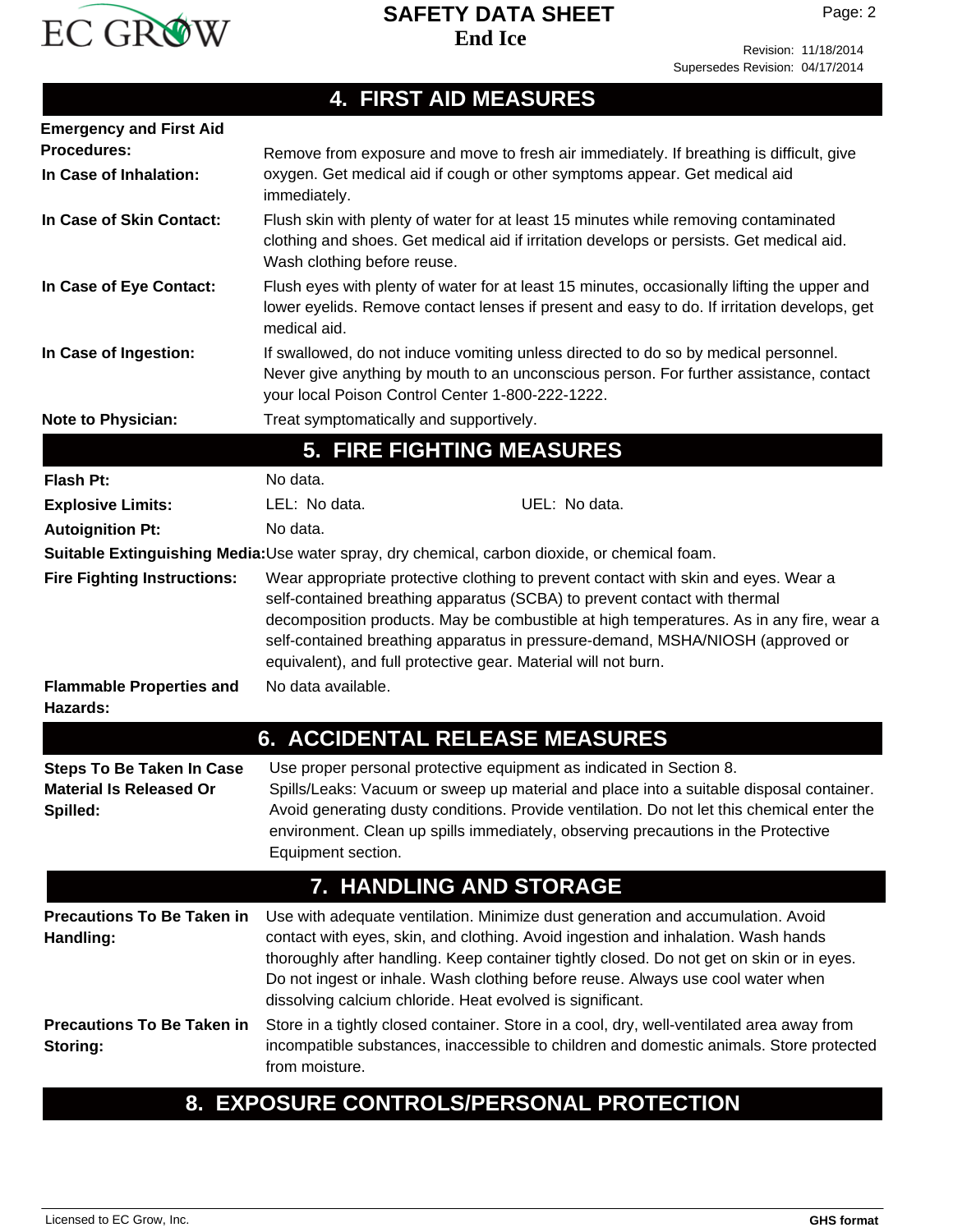

| LU UIW W                                             |                                   |                                                                                                                                                                                 |            | Elia Ice                                                                                                                                                                            |                                         |  | Revision: 11/18/2014                                   |
|------------------------------------------------------|-----------------------------------|---------------------------------------------------------------------------------------------------------------------------------------------------------------------------------|------------|-------------------------------------------------------------------------------------------------------------------------------------------------------------------------------------|-----------------------------------------|--|--------------------------------------------------------|
| CAS#                                                 | <b>Partial Chemical Name</b>      |                                                                                                                                                                                 |            | <b>OSHA TWA</b>                                                                                                                                                                     | <b>ACGIH TWA</b>                        |  | Supersedes Revision: 04/17/2014<br><b>Other Limits</b> |
|                                                      |                                   |                                                                                                                                                                                 |            | PEL: PNOR 15 Total 5 Resp.                                                                                                                                                          | TLV: PNOS 10 Inhalable 3                |  | No data.                                               |
| 7647-14-5                                            | Sodium chloride                   |                                                                                                                                                                                 |            | mg/m3                                                                                                                                                                               | Resp. mg/m3                             |  |                                                        |
| 10043-52-4                                           | Calcium chloride                  |                                                                                                                                                                                 |            | PEL: PNOR 15 Total 5 Resp.<br>mg/m3                                                                                                                                                 | TLV: PNOS 10 Inhalable 3<br>Resp. mg/m3 |  | No data.                                               |
| 7791-18-6                                            | Magnesium chloride                |                                                                                                                                                                                 |            | No data.                                                                                                                                                                            | No data.                                |  | No data.                                               |
| <b>Respiratory Equipment</b><br>(Specify Type):      |                                   |                                                                                                                                                                                 |            | A respiratory protection program that meets OSHA's 29 CFR 1910.134.                                                                                                                 |                                         |  |                                                        |
| <b>Eye Protection:</b>                               |                                   |                                                                                                                                                                                 |            | Wear appropriate protective eyeglasses or chemical safety goggles as described by<br>OSHA's eye and face protection regulations in 29 CFR 1910.133                                  |                                         |  |                                                        |
| <b>Protective Gloves:</b>                            |                                   |                                                                                                                                                                                 |            | Wear appropriate protective gloves to prevent skin exposure.                                                                                                                        |                                         |  |                                                        |
|                                                      | <b>Other Protective Clothing:</b> |                                                                                                                                                                                 |            | Wear appropriate protective clothing to prevent skin exposure.                                                                                                                      |                                         |  |                                                        |
| <b>Engineering Controls</b><br>(Ventilation etc.):   |                                   | Facilities storing or utilizing this material should be equipped with an eyewash facility and<br>a safety shower. Use adequate ventilation to keep airborne concentrations low. |            |                                                                                                                                                                                     |                                         |  |                                                        |
| <b>Practices:</b>                                    | Work/Hygienic/Maintenance         | at the end of workday.                                                                                                                                                          |            | Wash promptly with soap and water if skin becomes contaminated. Change work<br>clothing daily if there is any possibility of contamination. Wash hands before breaks and            |                                         |  |                                                        |
|                                                      |                                   |                                                                                                                                                                                 |            | 9. PHYSICAL AND CHEMICAL PROPERTIES                                                                                                                                                 |                                         |  |                                                        |
| <b>Physical States:</b>                              |                                   | [ ] Gas                                                                                                                                                                         | [ ] Liquid | [X] Solid                                                                                                                                                                           |                                         |  |                                                        |
| <b>Appearance and Odor:</b>                          |                                   | No data available.                                                                                                                                                              |            |                                                                                                                                                                                     |                                         |  |                                                        |
| <b>Melting Point:</b>                                |                                   | No data.                                                                                                                                                                        |            |                                                                                                                                                                                     |                                         |  |                                                        |
| <b>Boiling Point:</b>                                |                                   | No data.                                                                                                                                                                        |            |                                                                                                                                                                                     |                                         |  |                                                        |
| <b>Autoignition Pt:</b>                              |                                   | No data.                                                                                                                                                                        |            |                                                                                                                                                                                     |                                         |  |                                                        |
| <b>Flash Pt:</b>                                     |                                   | No data.                                                                                                                                                                        |            |                                                                                                                                                                                     |                                         |  |                                                        |
| <b>Explosive Limits:</b>                             |                                   | LEL: No data.                                                                                                                                                                   |            |                                                                                                                                                                                     | UEL: No data.                           |  |                                                        |
|                                                      | Specific Gravity (Water = 1):     | No data.                                                                                                                                                                        |            |                                                                                                                                                                                     |                                         |  |                                                        |
|                                                      | Vapor Pressure (vs. Air or        | No data.                                                                                                                                                                        |            |                                                                                                                                                                                     |                                         |  |                                                        |
| $mm Hg$ :                                            |                                   |                                                                                                                                                                                 |            |                                                                                                                                                                                     |                                         |  |                                                        |
|                                                      | Vapor Density (vs. $Air = 1$ ):   | No data.                                                                                                                                                                        |            |                                                                                                                                                                                     |                                         |  |                                                        |
| <b>Evaporation Rate:</b>                             |                                   | No data.                                                                                                                                                                        |            |                                                                                                                                                                                     |                                         |  |                                                        |
| <b>Solubility in Water:</b>                          |                                   | No data.                                                                                                                                                                        |            |                                                                                                                                                                                     |                                         |  |                                                        |
| <b>Percent Volatile:</b>                             |                                   | No data.                                                                                                                                                                        |            |                                                                                                                                                                                     |                                         |  |                                                        |
|                                                      |                                   |                                                                                                                                                                                 |            | <b>10. STABILITY AND REACTIVITY</b>                                                                                                                                                 |                                         |  |                                                        |
| Stability:                                           |                                   | Unstable $\lceil \quad \rceil$                                                                                                                                                  |            | Stable [X]                                                                                                                                                                          |                                         |  |                                                        |
| <b>Conditions To Avoid -</b><br>Instability:         |                                   |                                                                                                                                                                                 |            | High temperatures, dust generation, Exposure to water or moist air.                                                                                                                 |                                         |  |                                                        |
| Avoid:                                               |                                   |                                                                                                                                                                                 |            | Incompatibility - Materials To Metals. Strong oxidizing agents, Strong acids, bromine trifluoride, nitrogen compounds,<br>Solutions attack some metals in the presence of moisture. |                                         |  |                                                        |
| <b>Byproducts:</b>                                   |                                   |                                                                                                                                                                                 |            | Hazardous Decomposition Or Hydrogen chloride, sodium oxide. Calcium oxide, chlorine.                                                                                                |                                         |  |                                                        |
| <b>Possibility of Hazardous</b><br><b>Reactions:</b> |                                   | Will occur $\lceil \quad \rceil$                                                                                                                                                |            | Will not occur [X]                                                                                                                                                                  |                                         |  |                                                        |
| <b>Conditions To Avoid -</b>                         |                                   | No data available.                                                                                                                                                              |            |                                                                                                                                                                                     |                                         |  |                                                        |

**Hazardous Reactions:**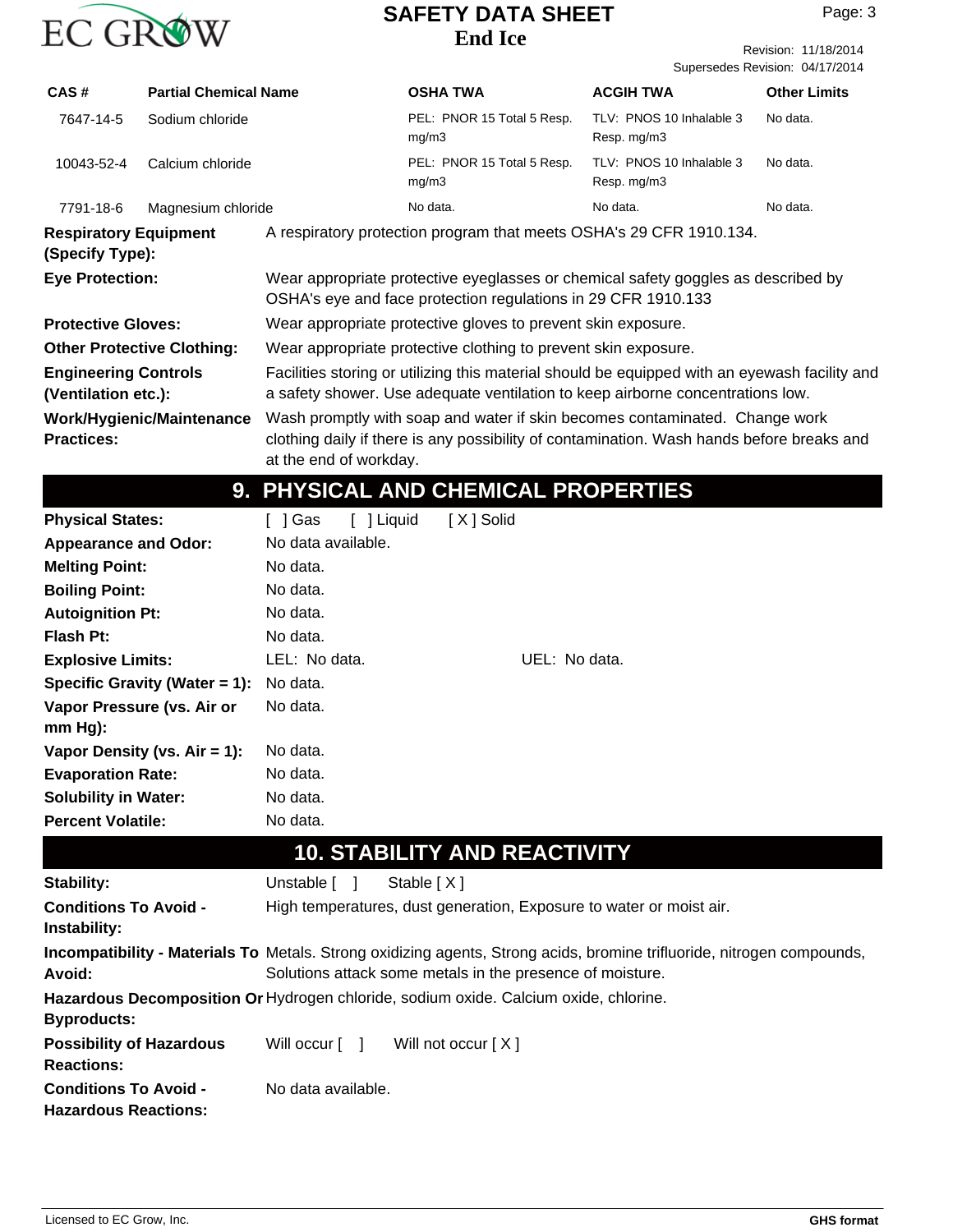

Page: 4

|                                 | 110721 |
|---------------------------------|--------|
| Supersedes Revision: 04/17/2014 |        |

|                                              |                                                                                                | <b>11. TOXICOLOGICAL INFORMATION</b>                                                                                                                                                                                                                                                                                                                                                                                                         |                                                                                                                                                                                                                                                           |             |              |             |  |
|----------------------------------------------|------------------------------------------------------------------------------------------------|----------------------------------------------------------------------------------------------------------------------------------------------------------------------------------------------------------------------------------------------------------------------------------------------------------------------------------------------------------------------------------------------------------------------------------------------|-----------------------------------------------------------------------------------------------------------------------------------------------------------------------------------------------------------------------------------------------------------|-------------|--------------|-------------|--|
|                                              | <b>Toxicological Information:</b>                                                              | CAS# 7647-14-5: Sodium chloride:<br>Acute toxicity, LD50, Oral, Rat, 3000. MG/KG.<br>Acute toxicity, LD50, Skin, Rabbit, 10000. MG/KG.<br>Acute toxicity, LC50, Inhalation, Rat, 42000. MG/M3, (60 Min).<br>CAS# 10043-52-4: Calcium chloride:<br>Acute toxicity, LD50, Oral, Rat, 1000. MG/KG<br>Acute toxicity, LD50, Dermal, Rabbit, 5000. MG/KG.<br>CAS# 7791-18-6: Magnesium chloride:<br>Acute toxicity, LD50, Oral, Rat, 8100. MG/KG. |                                                                                                                                                                                                                                                           |             |              |             |  |
| CAS#                                         |                                                                                                | <b>Hazardous Components (Chemical Name)</b>                                                                                                                                                                                                                                                                                                                                                                                                  | NTP                                                                                                                                                                                                                                                       | <b>IARC</b> | <b>ACGIH</b> | <b>OSHA</b> |  |
| 7647-14-5                                    | Sodium chloride                                                                                |                                                                                                                                                                                                                                                                                                                                                                                                                                              | n.a.                                                                                                                                                                                                                                                      | n.a.        | n.a.         | n.a.        |  |
| 10043-52-4                                   | Calcium chloride                                                                               |                                                                                                                                                                                                                                                                                                                                                                                                                                              | n.a.                                                                                                                                                                                                                                                      | n.a.        | n.a.         | n.a.        |  |
| 7791-18-6                                    | Magnesium chloride                                                                             |                                                                                                                                                                                                                                                                                                                                                                                                                                              | n.a.                                                                                                                                                                                                                                                      | n.a.        | n.a.         | n.a.        |  |
|                                              |                                                                                                | <b>12. ECOLOGICAL INFORMATION</b>                                                                                                                                                                                                                                                                                                                                                                                                            |                                                                                                                                                                                                                                                           |             |              |             |  |
| <b>General Ecological</b><br>Information:    |                                                                                                | Environmental: No information available.<br>Physical: No information available.                                                                                                                                                                                                                                                                                                                                                              |                                                                                                                                                                                                                                                           |             |              |             |  |
|                                              |                                                                                                | <b>13. DISPOSAL CONSIDERATIONS</b>                                                                                                                                                                                                                                                                                                                                                                                                           |                                                                                                                                                                                                                                                           |             |              |             |  |
|                                              |                                                                                                | determine whether a discarded chemical is classified as a hazardous waste. US EPA<br>guidelines for the classification determination are listed in 40 CFR Parts 261.<br>Additionally, waste generators must consult state and local hazardous waste regulations<br>to ensure complete and accurate classification.<br>RCRA P-Series: None listed.<br><b>RCRA U-Series: None listed.</b><br><b>14. TRANSPORT INFORMATION</b>                  |                                                                                                                                                                                                                                                           |             |              |             |  |
| <b>GHS Classification:</b>                   |                                                                                                | Serious Eye Damage/Eye Irritation, Category 2A - Warning! Causes serious eye irritation                                                                                                                                                                                                                                                                                                                                                      |                                                                                                                                                                                                                                                           |             |              |             |  |
|                                              | <b>LAND TRANSPORT (US DOT):</b>                                                                |                                                                                                                                                                                                                                                                                                                                                                                                                                              |                                                                                                                                                                                                                                                           |             |              |             |  |
| <b>UN/NA Number:</b>                         | <b>DOT Hazard Class:</b><br><b>LAND TRANSPORT (Canadian TDG):</b><br><b>TDG Shipping Name:</b> | DOT Proper Shipping Name: Not Regulated.<br>Not Regulated.                                                                                                                                                                                                                                                                                                                                                                                   |                                                                                                                                                                                                                                                           |             |              |             |  |
|                                              |                                                                                                | <b>15. REGULATORY INFORMATION</b>                                                                                                                                                                                                                                                                                                                                                                                                            |                                                                                                                                                                                                                                                           |             |              |             |  |
| CAS#<br>7647-14-5<br>10043-52-4<br>7791-18-6 | Sodium chloride<br>Calcium chloride<br>Magnesium chloride                                      | <b>Hazardous Components (Chemical Name)</b>                                                                                                                                                                                                                                                                                                                                                                                                  | <b>Other US EPA or State Lists</b><br>CAA HAP, ODC: No; CWA NPDES: No; TSCA: Inventory; CA<br>PROP.65: No; WI Air: No<br>CAA HAP, ODC: No; CWA NPDES: No; TSCA: Inventory; CA<br>PROP.65: No; WI Air: No<br>CAA HAP, ODC: No; CWA NPDES: No; TSCA: No; CA |             |              |             |  |
|                                              |                                                                                                |                                                                                                                                                                                                                                                                                                                                                                                                                                              | PROP.65: No; WI Air: No                                                                                                                                                                                                                                   |             |              |             |  |